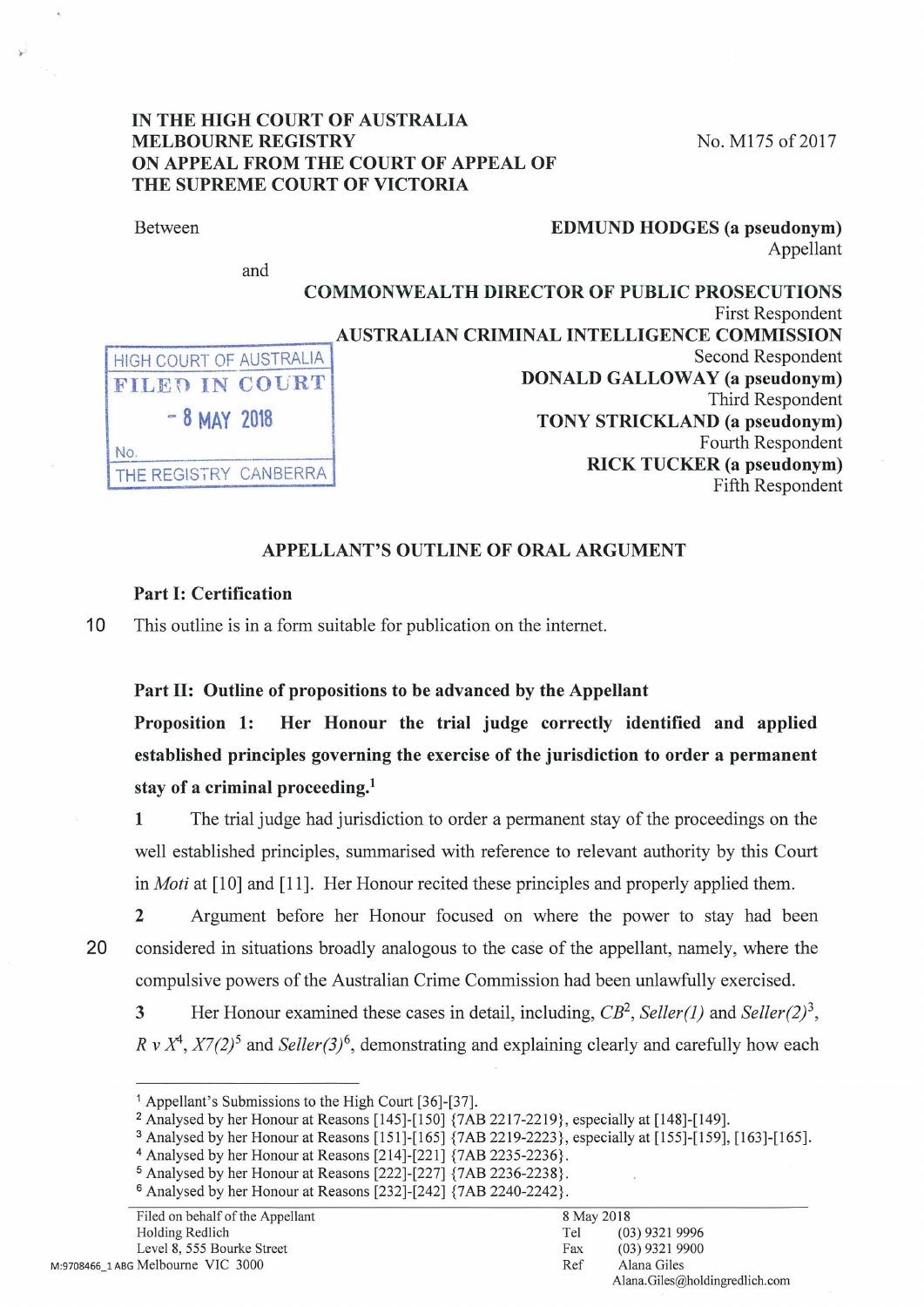of them compared to the circumstances of the ACC accused and explaining why a stay was called for in this case.

**Proposition 2: Applying the above principles, it would, as found by her Honour, be an abuse of process of the Supreme Court of Victoria in this case to permit the prosecution of the appellant to continue.** <sup>7</sup>

**4** The appellants' primary case was encompassed by her Honour's findings at paragraphs [880]-[883] of the Reasons {7 AB 2367}. Much of the evidence and argument was directed towards the appellants seeking to establish and the ACC and CDPP seeking to dispute the case of the appellants leading to these findings.

**10 5 Proposition 3:** The Court of Appeal erred in adopting a "salami slicing" approach to the review of her Honour's decision (as did the CDPP's interlocutory appeal) and by doing so failed to pay due regard to all of her Honour's reasons and findings for ordering a stay and applicable principles on an appeal where the exercise of a discretion is the subject of dispute. 8

**6 Proposition 4:** In overturning her Honour's findings of fact regarding derivative use, and decision to order a stay on the basis that the appellant would not receive a fair trial because of the forensic advantage to the prosecution and forensic disadvantage to the appellant by reason of the acts of illegality of the executive, the Court of Appeal erred in its understanding of the evidence before her Honour and erred in its application of the law.<sup>9</sup>

**20 7 Proposition 5:** The Court of Appeal erred in finding that unlawfully compelled testimony, regardless of its content, will not result in an unfair constraint or deprive an accused at trial of a "legitimate" forensic choice because the Court must proceed on the assumption that an examinee would give truthful instructions to his counsel who, in turn, would be ethically obliged to conduct the defence consistently with those instructions.<sup>10</sup>

**8 Proposition 6:** The Court of Appeal erred in overturning her Honour's finding that the examiner was recklessly indifferent to his legal obligations in the exercise of his powers or alternatively erred in finding that her Honour's undisturbed findings and the Court of Appeal's own finding as to the nature of the conduct of the examiner and the

<sup>&</sup>lt;sup>7</sup> Appellant's Submissions to the High Court [38]-[54].<br><sup>8</sup> Respondents' Submissions on CDPP Grounds 3 etc to Court of Appeal at [3], [27] {13AB 4376, 4381-4382}; Appellant's Reply to CDPP dated 27 April 2018 [14]-[15].

 $9$  Appellant's Submissions to the High Court [55]-[56], [58]-[80].

<sup>10</sup> Appellant's Submissions in Response to the Submissions of the ACIC dated 9 February 2018 at [31]; Appellant's Submissions to the High Court [43]-[47], [58]-[64]; Appellant's Reply to CDPP dated 27 April 2018 [18].